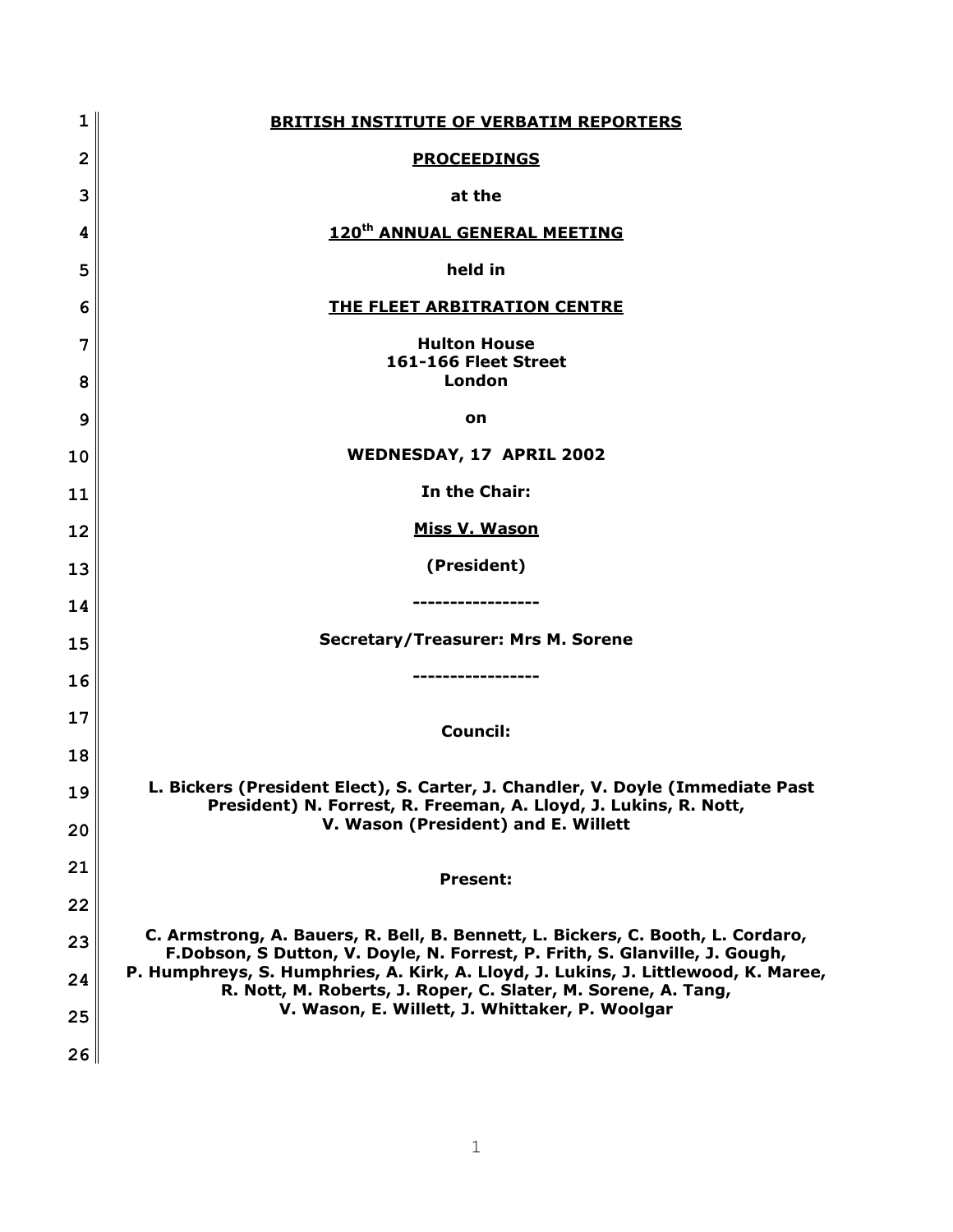| 1       | THE PRESIDENT: I want to welcome you all to the 120 <sup>th</sup> Annual General Meeting of the                                                                                                                   |
|---------|-------------------------------------------------------------------------------------------------------------------------------------------------------------------------------------------------------------------|
| 2       | Institute.                                                                                                                                                                                                        |
| 3       | <u><b>Item 1 - Notice of the Meeting</b></u>                                                                                                                                                                      |
| 4       | THE PRESIDENT: First of all, I call upon the Secretary to read the notice convening the<br>meeting.                                                                                                               |
| 5       | (The Notice of the Meeting was read)                                                                                                                                                                              |
| 6       | <u><b>Item 2 - Apologies for Absence</b></u>                                                                                                                                                                      |
| 7       | THE PRESIDENT: We now come to apologies for absence.                                                                                                                                                              |
| 8       | Apologies were received from Francis Barrett, Lynn Briault, Ruth Bronzite,<br>Diana Burdon, Janet Callison, Stephen Carter, Jenny Chandler, Bob Freeman,                                                          |
| 9<br>10 | W. Frencham, Andrew Howell, Tara Matthews, Anne Mills, Heather Morris,<br>Mr Pardekooper, Mavis Ross, Ray Taylor, Helen Tennyson-Spelman,<br>Michael Thear and Joan Webb.                                         |
| 11      | Item 3 - Minutes of the 2001 AGM                                                                                                                                                                                  |
| 12      | THE PRESIDENT: We come to the minutes of the last meeting which no doubt you will all<br>remember. We do have some spare copies of the minutes if anyone wants one. May<br>we take them as read and approve them? |
| 13      |                                                                                                                                                                                                                   |
| 14      | (The minutes were proposed by Jackie Roper and seconded by Jean Gough)                                                                                                                                            |
| 15      | THE PRESIDENT: We will take them as agreed.                                                                                                                                                                       |
| 16      | <u>(The Minutes of the last AGM were agreed and signed as a correct record of the </u><br>meeting)                                                                                                                |
| 17      | Item 4 - Presidential address                                                                                                                                                                                     |
| 18      | THE PRESIDENT: We now come to my report, which you will be glad to hear will be short,                                                                                                                            |
| 19      | where I am going to review the past year's events.                                                                                                                                                                |
| 20      | The Newsletter: The newsletter produced by our hardworking Secretary wearing<br>the Editor's hat keeps you informed on all major events and new technology as it                                                  |
| 21      | becomes available. The first task that the Institute took up after the last AGM was to<br>set up a website. At the moment we have a brochure on there for prospective                                             |
| 22      | stenograph students to download but we want to have a 'Members Only' area. When<br>we have a password for this, Members will be able to find the newsletter printed on it                                         |
| 23      | together with other news as it becomes available. We hope eventually to have the<br>Institute's Manual there. We are presently scanning it and will probably make some                                            |
| 24      | alterations. Most of us are still novices at using the web but it was hoped that within<br>the next few years our site will be used more extensively. It is called<br>www.bivr.org.uk.                            |
| 25      |                                                                                                                                                                                                                   |
| 26      |                                                                                                                                                                                                                   |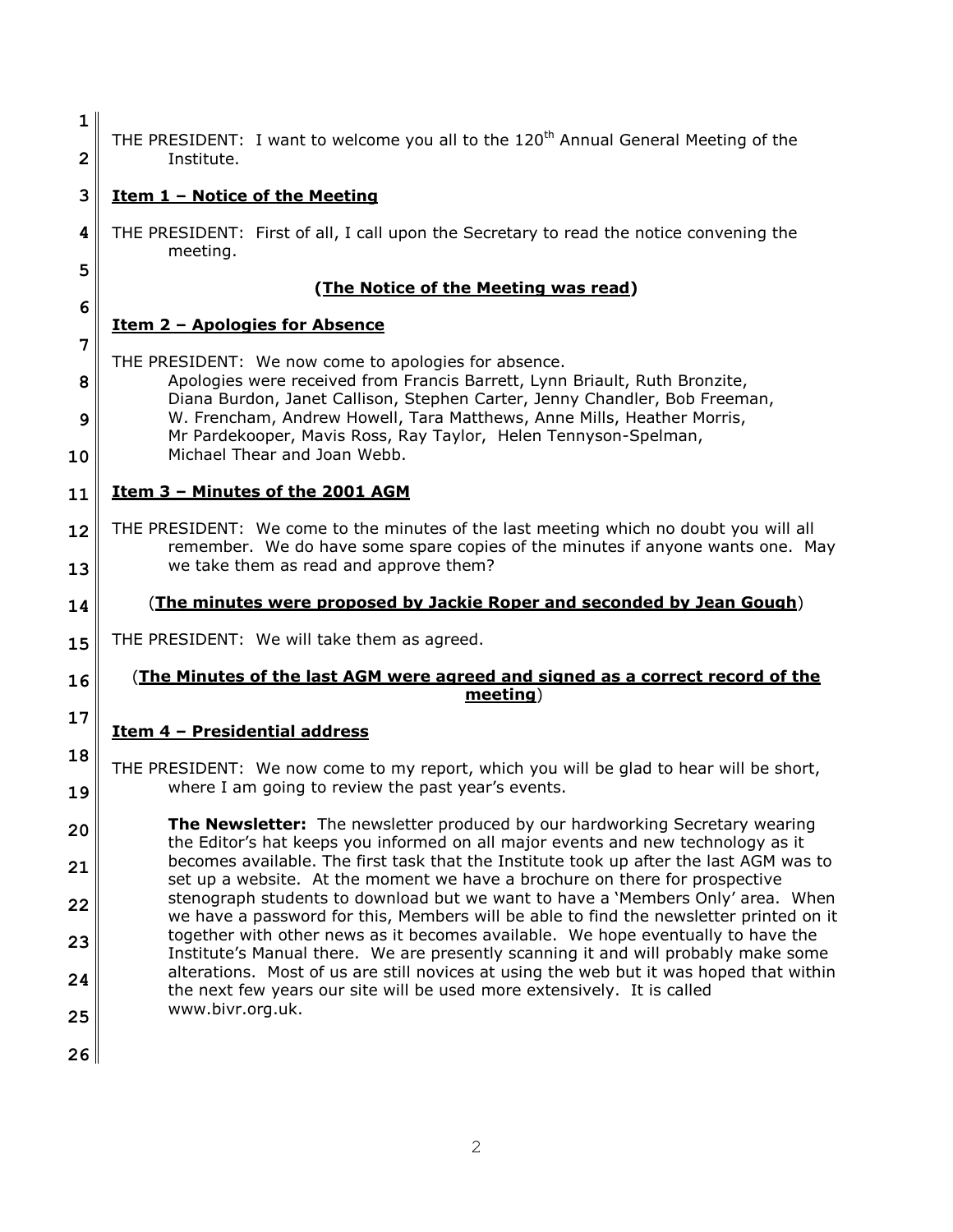**1 2** On the related subjects of e-mails, may I ask those of you who have an e-mail address who would be prepared to receive your newsletter, etc., in this form to let the Secretary know. This will cut down a little on our printing and postage.

**3**

**4**

**5**

**21**

**22**

- **Editing:** This is really for reporters in the Crown Courts, particularly new reporters, as opposed to people here. I am afraid that our last newsletter contained some errors in the passage on editing which I think was due to a rushed 'cut and paste' job - rushing being just what we are saying you must not do and so I am sorry about that!
- **6 7 8 9** At the risk of offending some of my colleagues, I feel that as a Crown Court Contractor I must warn about too much editing in Crown Court transcripts. The contract does say that the verbatim note must be "as uttered". Although I am not suggesting that you take down every umm and er and stutter, you should try not to edit the note as it is taken down. It is not for the reporter to say what is significant and what is not. Defendants, in particular, get very upset if anything is edited out. They remember jokes and, if they find them missing, are suspicious about the accuracy of the rest of the transcript.
- **10 11 12 13 14 15 16 17** People in general challenge things more than they used to - for example, patients and doctors - and I feel that our profession is no different. In the last few years, I have been asked on several occasions if the note could be checked because the defendant or counsel thought, for example, that the judge started to say something or that the clerk started to put the verdict incorrectly and then corrected himself. Unfortunately sometimes this is true and, although I quite understand why it was left out, and probably the Court of Appeal would as well, we are left with less defence nowadays with the Crown Court contracts worded as they are. Please put "(sic)" if the judge or counsel get the name wrong rather than correcting it. Evidence should be transcribed verbatim and summing-ups with very little editing. There is no need to have one whole sentence from start to finish and you still do have to use your common sense. If you leave anything out, i.e. chat about administrative matters, indicate that there was such a discussion at the relevant place in order that the Court of Appeal can ask for it if it becomes necessary.
- **18 19 20** It is a great skill to punctuate a transcript that is produced verbatim so that it can be read intelligently and gives a true presentation of what was said. I well remember receiving a message from the Court of Appeal to the effect that they were very impressed by a reporter's use of punctuation in a transcript to clearly indicated what was intended by the speaker without altering what was said in a muddled submission. Sometimes our skill is noticed!

Again, I recommend our Manual as the profession's bible. It gives clear instructions on punctuation. I use mine a great deal with the Latin phrases and also the names of law books. As I say, we are planning to re-issue it and have it on the website.

**23 24 25 26 Digital Recording:** I wish once again to thank our speaker of last year, Martin Bangs, for explaining digital recording, which the LCD is now committed to introducing in the Crown Courts in the next few years. New wiring has been put in at Bournemouth, for example, although to date the new machines have not arrived. The trials that took place at Manchester in the latter part of last year were considered by the Court Service to be successful and several transcribers prepared transcripts from them. One of them was Naomi Forrest and she will be able to answer any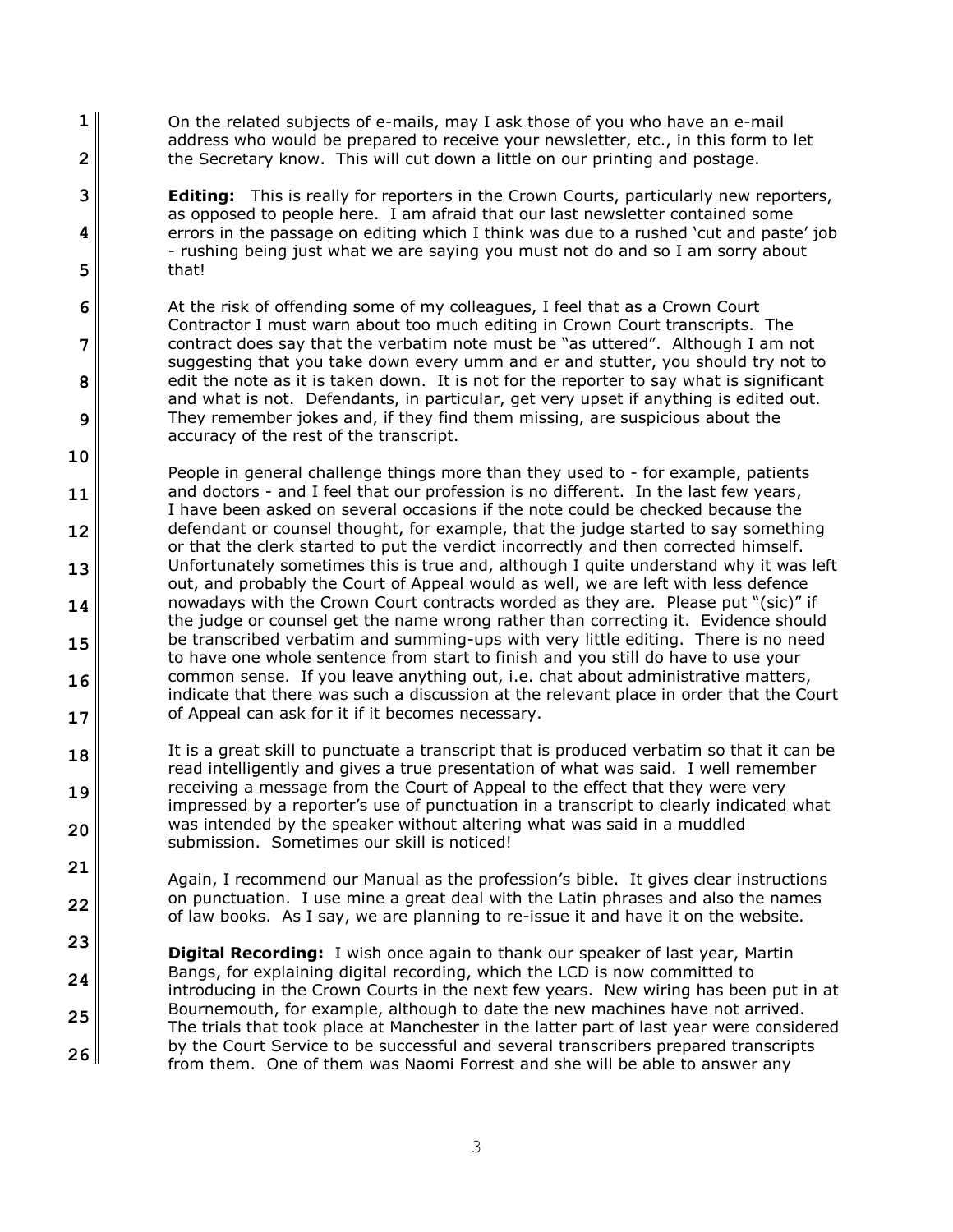**1 2 3** questions that you may have for her at this meeting. Not surprisingly, the ease of transcription was again very much down to how well positioned the microphones were. In that sense, nothing much has changed. It is easier to transcribe in that you can home in on the specific point much more quickly and also have the log up on the computer as you type. You will need to be Windows-based. I fear that Word Perfect 5 in DOS will not do!

- **5 6 7** As I understand it, the clerk or logger with a keyboard will type in a code for the speaker, then type in the topic in the same way as they now write it and, on pressing the return carriage bar, the time is inserted. When something is searched for, you type in the time and it can then be played back immediately. However, you cannot type in a word search. So, again, how good it is will depend on the logger. Obviously this will not be nearly as useful as Eclipse, but more of that later.
- **8 9** The software system that was chosen, FDR Gold, is the one that both the Courts and Naomi, at any rate, like best, although I gather that some of the transcribers simply said that all the systems were unsatisfactory.
- **10 11 12 13 14** If the tapes are going to be produced without a designated logger, all who have had to transcribe from County Courts, particularly District Judges' cases, would agree that it is likely to be very unsatisfactory indeed. At the last meeting in Manchester, in November, the Court Service representative appeared to be watering down their proposals, at least in the near future, by saying that perhaps they could manage with, for example, five loggers in seven courts. They do appear to realise that the unfortunate clerk cannot deal with a long list in court and do the work of a logger as well. We were also told it was unlikely that every court would be converted to digital recording by the time the new Crown Court contracts go out for tender and it would again be a piecemeal changeover.
- **15 16 17** Fortunately, things usually take longer than they think. I remember that they first proposed to get rid of shorthand writers in 1967 when I started as a reporter and here we are, 35 years later, still going, although things have admittedly changed a great deal.
- **18 19 20** The Court Service want to switch to digital recording for other reasons, such as linking the log with their computer system. It will be a saving in storage as, instead of cassettes, the recording can be stored in the computer and/or on CD ROM and sent down the telephone line to the transcriber. Obviously there are considerable benefits in this, but no doubt there will be plenty of hiccups ahead.
- **21 22 23** I believe that the transcriber will have to pay approximately £200 for the software and foot pedal to use the system. This is considerably less than the playback machines we currently use, but cases on cassettes will need to be transcribed for a long time to come and we will probably need both playback systems for the next 10 to 15 years before all the Crown and Civil Courts are switched over.
- **24 25 26 Examinations:** The Council have recently had several very good transcripts produced by people wishing to join who are not Court Reporters but who work in the deaf field doing speech to text. We have therefore decided to set up another category of membership which will be "Member of BIVR, Accredited Speech to Text Reporter".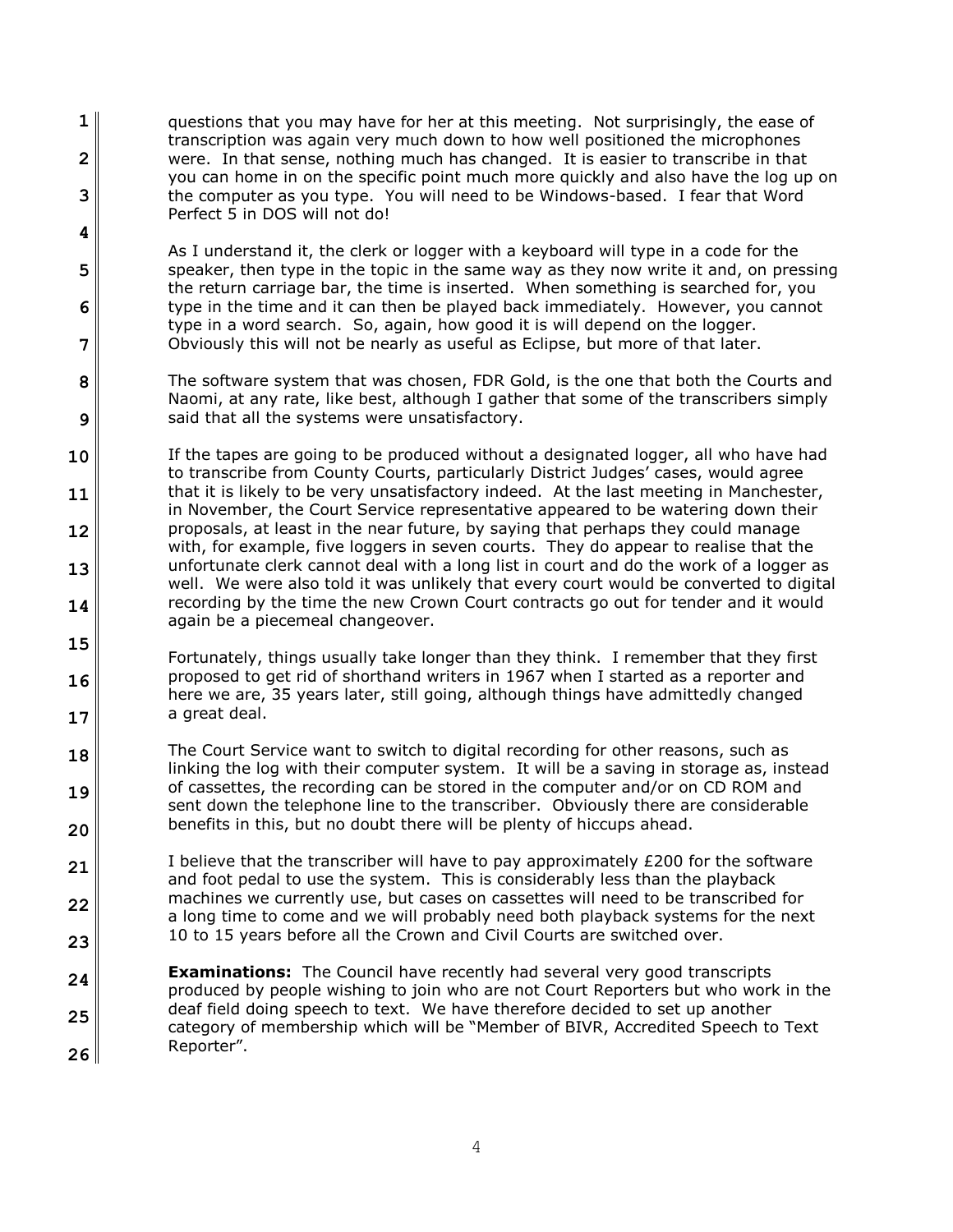**1 2 3 4 Weekend training course run in association with the National Association of Deafened People:** This was run over the weekend of 21-23 September and proved very successful. Unfortunately, I could not go myself as it coincided with a medical procedure that I had to undergo (successfully completed, I am glad to say) but I have heard nothing but praise for the weekend from those who attended. I had attended a similar weekend some years ago and so I do know how enjoyable it was, although very hard work. I must say that walking round the lake is one of my strongest memories, but we all have different priorities!

**5**

**6**

**7**

**8**

**9**

**10**

**11**

**12**

Putting on these courses is very hard work for the Training and Technology Committee, headed by Betty Willett, and also our Secretary, Mary Sorene, but I think I can safely say that the success of the weekend is all the reward they want from it. Even if only a small percentage of Members attended and found it useful in their careers, then I personally think it is well worth putting on. Three people passed the realtime examination: Frances Barrett, Caroline Booth and Julie Whittaker, and they now become Qualified Realtime Reporters. I congratulate them.

All who attended, however, passed the Deaf Awareness examination and for that we owe much thanks not only to the hard work of the individual reporter, but also to Heather Jackson, who is such an excellent teacher.

**Sir Robin Auld's Review of the Criminal Courts:** This was published on 5 September and there did not appear to be anything relevant in it about us except the fact that we might not in future be exempt from Jury Service. A pretty grim idea!

**13 14 15 16 17 18 Obituaries:** I am very sorry to report that Peter Girling died on 27 February. Peter was a director of Marten Walsh Cherer and, for many years, a member of the Council and President on several occasions. He was in the chair at the first Institute meeting that I attended which I think would have been in the mid-1970s. I remember making a strong speech urging, among other things, that the Institute change the time of the AGM, which was during the day when most Court Reporters could not attend. At the end, Peter said he had always felt that he was the only radical Member but that he could now see he had support. It rather took the wind out of my sails. Peter did an enormous amount of work for the Institute for which we are very grateful. I know that there will be others here who knew him much better than I did who will be able to pay him more tributes.

**19 20** I have also just learned of the death of Claire Shepherd. Claire worked latterly in the House of Lords. We extend our sympathy to her family.

**21 22 23 24 Eclipse:** I know that many of you have attended this meeting to see the demonstration of Eclipse and, particularly for Palantypists, this looks a very exciting development. Many excellent Palantypists have been severely handicapped by the lack of development of the software to keep pace with that in Stenograph. Eclipse should put us on a more equal footing. I am tempted to say that it will be the best thing since sliced bread for Palantypists, but that is a rather double-edged sword as I am doubtful if sliced bread is a good thing! We should all know much more about Eclipse by the end of this meeting and so I will not say any more about it now.

**25 26 The Financial Situation:** You will know from the accounts that BIVR is now running at a loss. This past year has been particularly expensive because of the seminar, but we cannot go on exceeding our income indefinitely. The Council would therefore like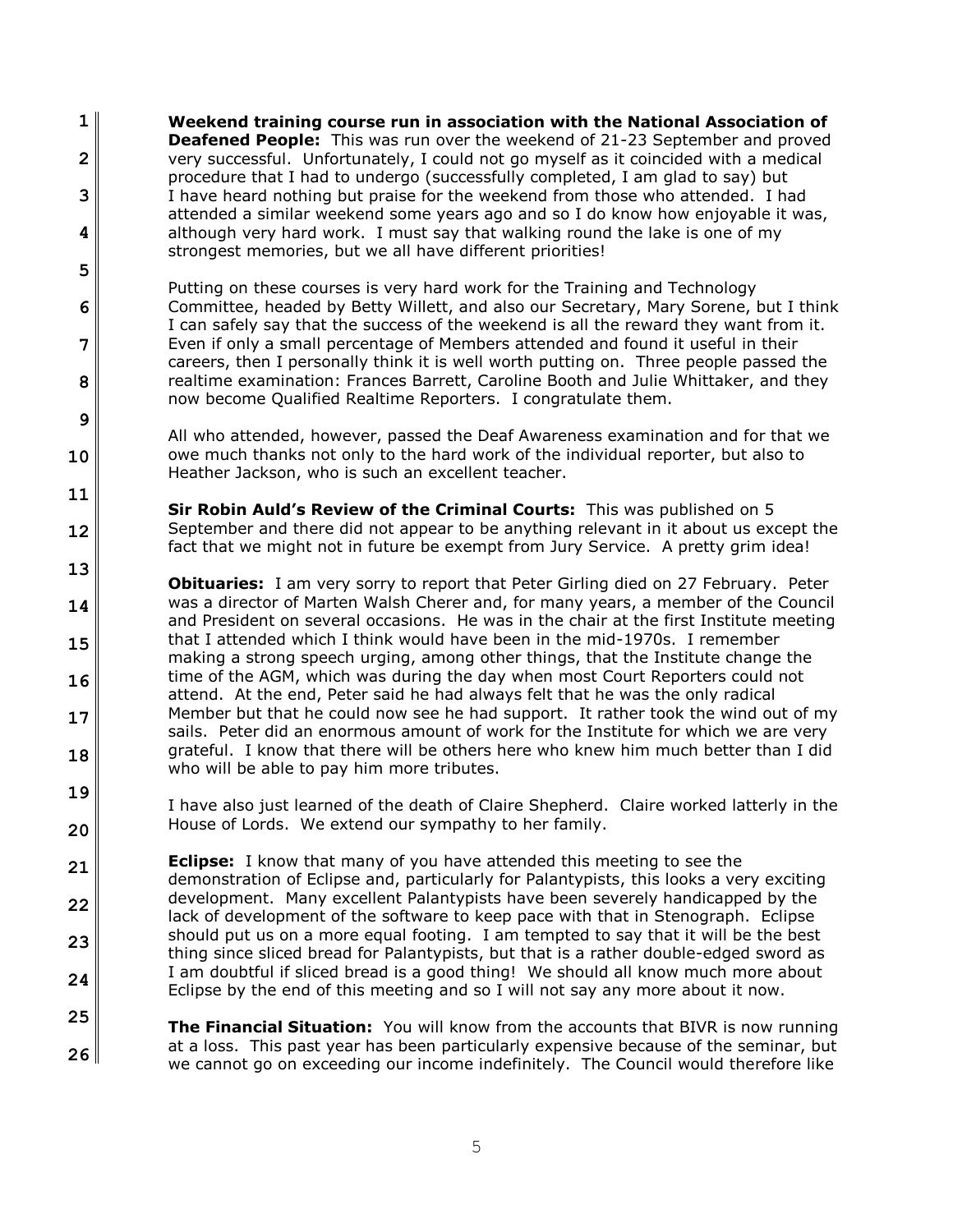- **1 2 3** to put to this meeting that we increase our subscription by  $E_5$  per member. The Council met on six occasions last year, seven including today. However, this does not cost the membership anything due to the kindness of Fleet Arbitration who let us use a room here without charge. Of one thing you can be sure: the Council does not go on binges on your money.
- **4 5 6 7 8 9 Tributes:** One of the first tributes that I must make is to Jenny Chandler, Managing Director of Marten Walsh Cherer, who is leaving the Council, we hope only temporarily. Jenny has done an enormous amount of work for the membership, particularly at time of crisis when we are fighting LCD proposals to get rid of reporters in the Crown Court. Perhaps it is only when you work with someone in a crisis that you realise what a vast amount of work they do and how efficiently they do it. We seem to have had so many battles over the years when Jenny has followed in the tradition of partners and then directors of Marten Walsh Cherer in putting an enormous amount into the Institute in time, work and, I suspect, emotion. All the profession owe a great debt to her for the battles she has fought and often led for reporters. I do hope that it is only a temporary break.
- **10 11 12** I also want to give a big thanks to Stephen Carter, a mere youngster in terms of service, who is also leaving the Council due to his move to Torquay. Stephen is not retiring but managing Barnett Lenton from there, a lovely part of the country. New technology means that many reporters are living further and further away. I hear that Andrew Howell is living near Glasgow while working for the BBC in London.
- **13** I mentioned Fleet Arbitration's generosity in letting us use their rooms and I thank them for that and particularly Gillian, who has always been so helpful to us.
- **14 15** I must also thank Harry Counsell for letting us use their address and forwarding our mail.
- **16 17** Lastly, I thank all my fellow Council members for their work this year, particularly Betty Willett in leading the Technology Committee and last, but certainly not least, Mary Sorene, who is a tower of strength to any President and very good at a gentle but effective nag!
- **18 19** That is my speech, I am afraid rather weighted to the Crown Court because that is basically the field in which I work. Are there any questions or comments?
- **20** JEAN GOUGH: Can you clarify the new category of speech to text reporting membership: is that going to be Associate and Member?
- **21 22 23** THE PRESIDENT: No, it will be full Member. We now have the position where people are coming in who would not produce a transcript in the way that we would normally produce a transcript and, to get round that, we have introduced that separate, equally honoured, position of Member.
- **24** JEAN GOUGH: Naomi, I gather you had something to do with the digital transcripts.
- **25** NAOMI FORREST: I did some transcripts from the tests that they carried out, yes.
- **26** JEAN GOUGH: What was the standard of the logs for the transcripts that you did?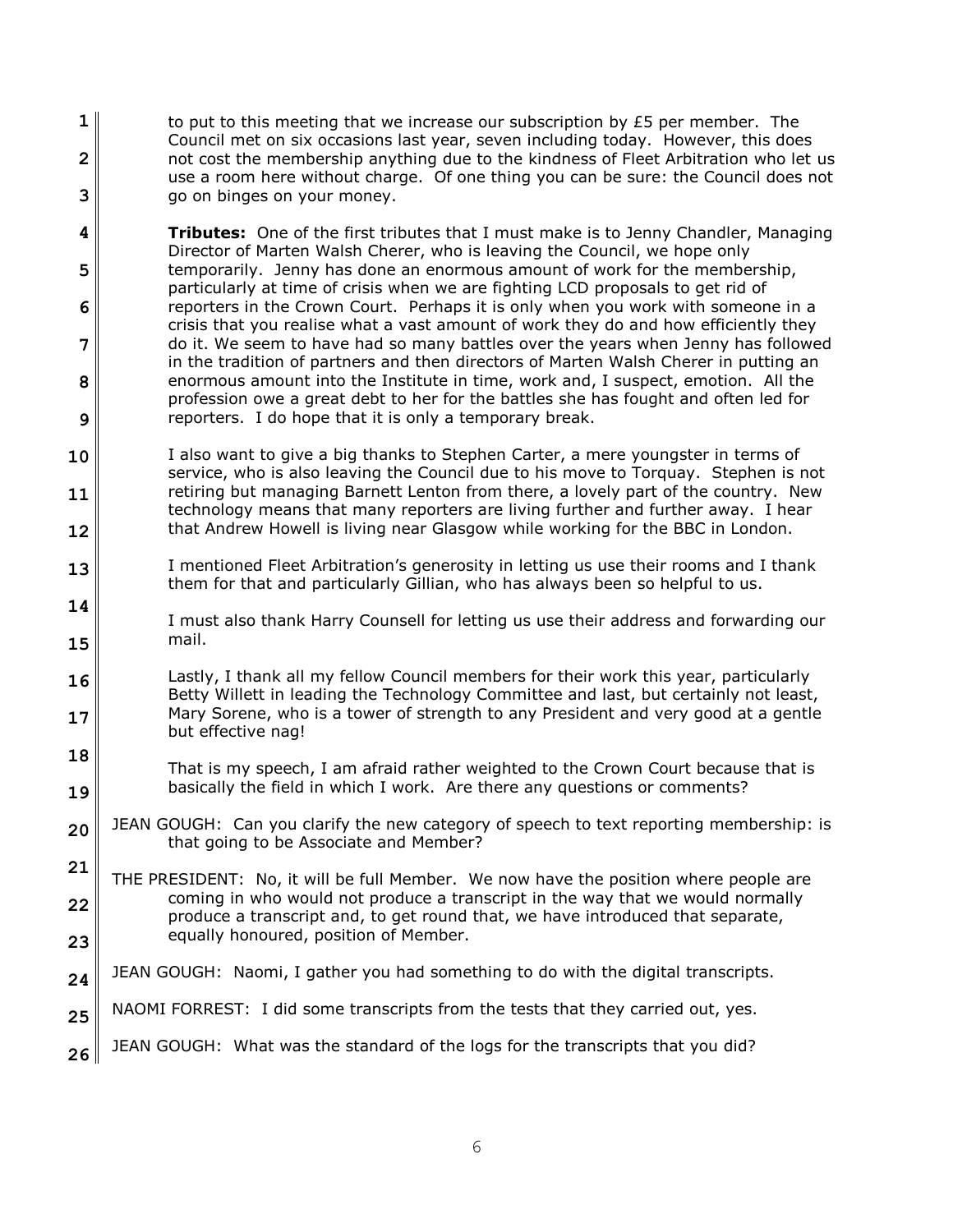- **1 2 3** NAOMI FORREST: Very good. Whether that was because it was a test … It was just a trial going on, not a long list of cases. The log is a very helpful feature. The recordings in general were not particularly any clearer than the ones we get from the recordings that are there at the moment, but having the log on the screen is very helpful. Yes, very good and very detailed.
- **4 5** THE PRESIDENT: What view do people have about putting the fees up by  $£5$ ? Do you think there would be strong opposition to that? It is just that we are trying to balance our accounts. It would make it £35 instead of £30.
- **6** NAOMI FORREST: It did come down some years ago, did it not?
- **7** THE PRESIDENT: It was at one stage £40 or £45.
- **8** NAOMI FORREST: I think it was £45.
- **9 10** THE PRESIDENT: It will bring another £600 or £700 in to the Institute. It is obviously no good us doing this if everybody is going to leave as a result. What is the general feeling?
- **11** JACKIE ROPER: I think it sounds very fair. We have not had an increase for such a long time. I do not know how many years it is.
- **12 13 14 15 16** THE PRESIDENT: I think that if you pay  $E30$ , it is not going to matter terribly to pay  $E35$  if you want to belong and it is so useful to be a Member, certainly if you do any work in the private field, because then you sign yourself in as Member of the British Institute of Verbatim Reporters. In actual fact, it is useful for any of the contracts in that, if you use somebody who is a Member, I think it is much easier to get another job, if I can put it that way. May we have a show of hands on that, please. Do you all agree that it should go up to £35? (Unanimously agreed) That will come in next year; it will go up to £35 in January. It will be £15 for retired people and students.
- **17 18 19 20 21** We will now go on to the special resolutions. If I may just explain, all this means is that we are having fewer people where we can hold a quorum. You must realise that, on the Council, for example, people come from all over the place and, when we sometimes have to call a meeting suddenly, we do not have enough people there and it just does not count. We thought we could lower it in order that we could have a quorum if we have four people and 15 for the AGM. I am very glad to see that we have many more than 15 this year but we have sometimes struggled on the 20. It does make a difference. Hopefully, we will get more people coming by having a guest speaker of some sort to show whatever new technology is coming in.
- **22** Can we have a show of hands to bring the AGM quorum down from 20 to 15?
	- (**Proposed by Barbara Bennett and seconded by Jackie Roper**)
- **24**

**23**

- **25**
- **26**

(**Carried unanimously**)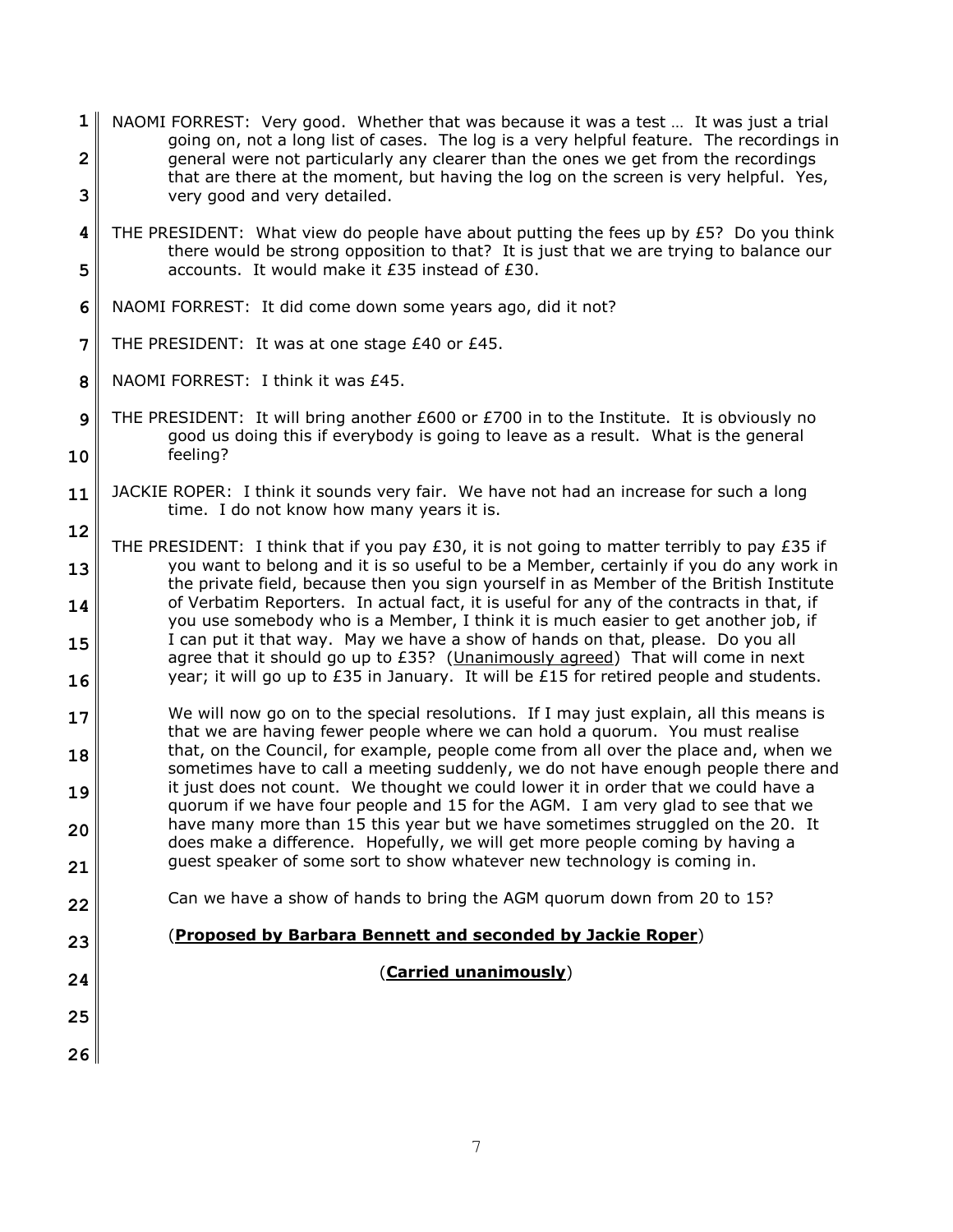| 1      | THE PRESIDENT: Do we approve that,                                                                                                                                                                                                                      |
|--------|---------------------------------------------------------------------------------------------------------------------------------------------------------------------------------------------------------------------------------------------------------|
| 2<br>3 | "The Council shall meet as often as necessary for the efficient conduct of the<br>business of the Institute. Five members at such meetings shall constitute a quorum,<br>except where the Council members number 12 or fewer the number shall be four." |
| 4      | (Proposed by Barbara Bennett and seconded by Jackie Roper)                                                                                                                                                                                              |
| 5      | THE PRESIDENT: Can we have a show of hands for that, please?                                                                                                                                                                                            |
| 6      | (Carried unanimously)                                                                                                                                                                                                                                   |
| 7      | (Resolution signed and dated by the President)                                                                                                                                                                                                          |
| 8      | <u><b>Item 5 - Treasurer's Report</b></u>                                                                                                                                                                                                               |
| 9      | THE PRESIDENT: I am now going to call on the Treasurer to make her report.                                                                                                                                                                              |
| 10     | THE TREASURER: The accounts were not ready in time to send out to the general<br>membership but they are here now. (Same handed) Does anybody have any                                                                                                  |
| 11     | questions on the accounts? I may not be able to answer them. It does show that we<br>are again running at a loss, although we do have some capital that we are eating                                                                                   |
| 12     | into each year. Our expenditure is exceeding our income.                                                                                                                                                                                                |
| 13     | VALERIE DOYLE: We have money in the bank but each year we are eating into it.                                                                                                                                                                           |
| 14     | PAULINE HUMPHREYS: It is a comment rather than a question. Did I hear you correctly to<br>say that the proposed increase of $E5$ on the Institute fees would probably raise<br>between £600 and £700?                                                   |
| 15     | THE PRESIDENT: That is what I said. That is as I understood it.                                                                                                                                                                                         |
| 16     | PAULINE HUMPHREYS: Therefore my comment really rather than a question is, it still will                                                                                                                                                                 |
| 17     | not cover the amount.                                                                                                                                                                                                                                   |
| 18     | THE PRESIDENT: No, it will not, but we might get more Members. It is just that if we put it                                                                                                                                                             |
| 19     | up any more, it is a big jump percentage wise.                                                                                                                                                                                                          |
| 20     | PAULINE HUMPHREYS: It is a balancing act.                                                                                                                                                                                                               |
| 21     | JEAN GOUGH: On the face of it, it looks as if we had more Members in 2001 than in 2000.<br>How many did we have the year before?                                                                                                                        |
| 22     | THE TREASURER: That I do not know. We have been gradually going down each year.                                                                                                                                                                         |
| 23     | People do not pay and, after this meeting, probably another 15 will be coming off<br>this number because they have not paid their subs this year. According to our rules,                                                                               |
| 24     | they get notice and, if they do not pay them by the end of March, they are removed.<br>They are welcome to pay their subs and be reinstated. We have gone down over the                                                                                 |
| 25     | years from 400, each year going down.                                                                                                                                                                                                                   |
| 26     | THE PRESIDENT: I hasten to say that we always welcome people back if they pay up.                                                                                                                                                                       |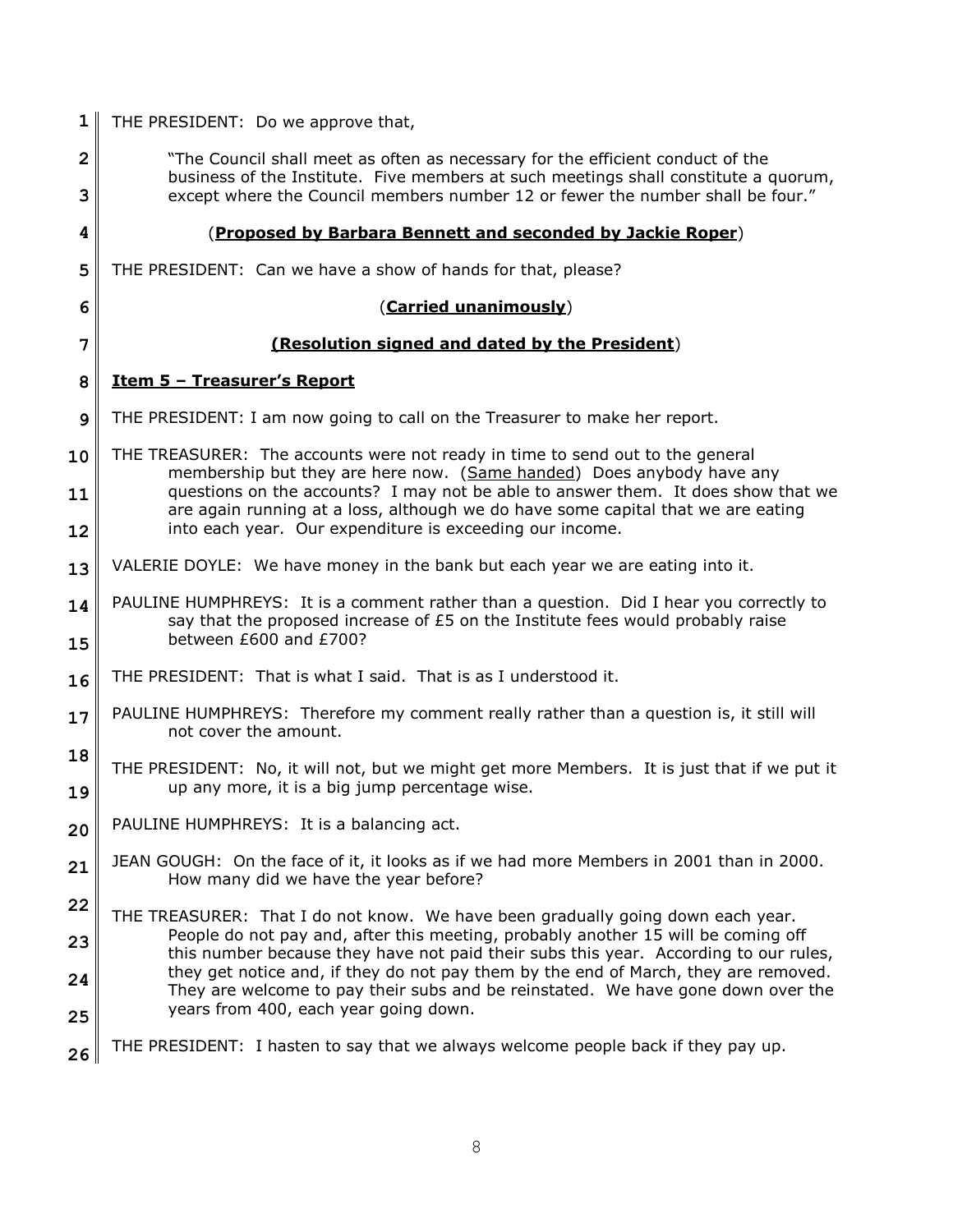- **1 2** ROBYN NOTT: Perhaps if you work with someone who is a not a Member, you might remind them to join or to rejoin!
- **3** CHRIS ARMSTRONG: On the question of membership, can people who are editors, not Live Note and not writers, become Members of BIVR?
- **4** BETTY WILLETT: Do you mean scopists?

- **5** CHRIS ARMSTRONG: Yes, people who work with writers.
- **6** THE PRESIDENT: We do not have a category for them at the moment.
- **7** CHRIS ARMSTRONG: I know of two who want to join and wanted to come tonight, but I said that I was not sure they could come.
	- BETTY WILLETT: They could have come tonight.
- **9** THE SECRETARY: We have non-Members here tonight.
- **10** CHRIS ARMSTRONG: But they are not allowed to join?
- **11** THE PRESIDENT: We discussed it at one stage but ...
- **12 13** ROBYN NOTT: It is called the British Institute of Verbatim Reporters; so, unless you are a verbatim reporter, you cannot join us.
- **14** LINDSAY BICKERS: We would not have an examination for them to pass.
- **15** CHRIS ARMSTRONG: We are talking about loss of revenue and they do work very hard.
- **16 17** BETTY WILLETT: We did for a short period have a category of tape transcribers but, when we did a reshuffle of our rules and everything, it was decided that we should keep it to reporters.
- **18** PAM WOOLGAR: Is not a scopist or editor part of the profession?
- **19** BETTY WILLETT: You would not have to twist my arm very hard!
- **20 21** THE PRESIDENT: You would not twist mine. You can see that we would be divided on it, but whether we should have an Associate membership of the people who work and do that could be looked at. It is something that perhaps the new President might look at.
- **22 23** BETTY WILLETT: Certainly in America there is scope for people who work as scopists and transcribers to be some form of Member in the American body but, as I say, it was a majority view that we should not go down that route.
- **24** THE PRESIDENT: We have not looked at it for quite a few years.
- **25 26** PAULINE HUMPHREYS: On that point of scoping, can scopists join any other association and, if not, where is there any kind of regulation for them to pass?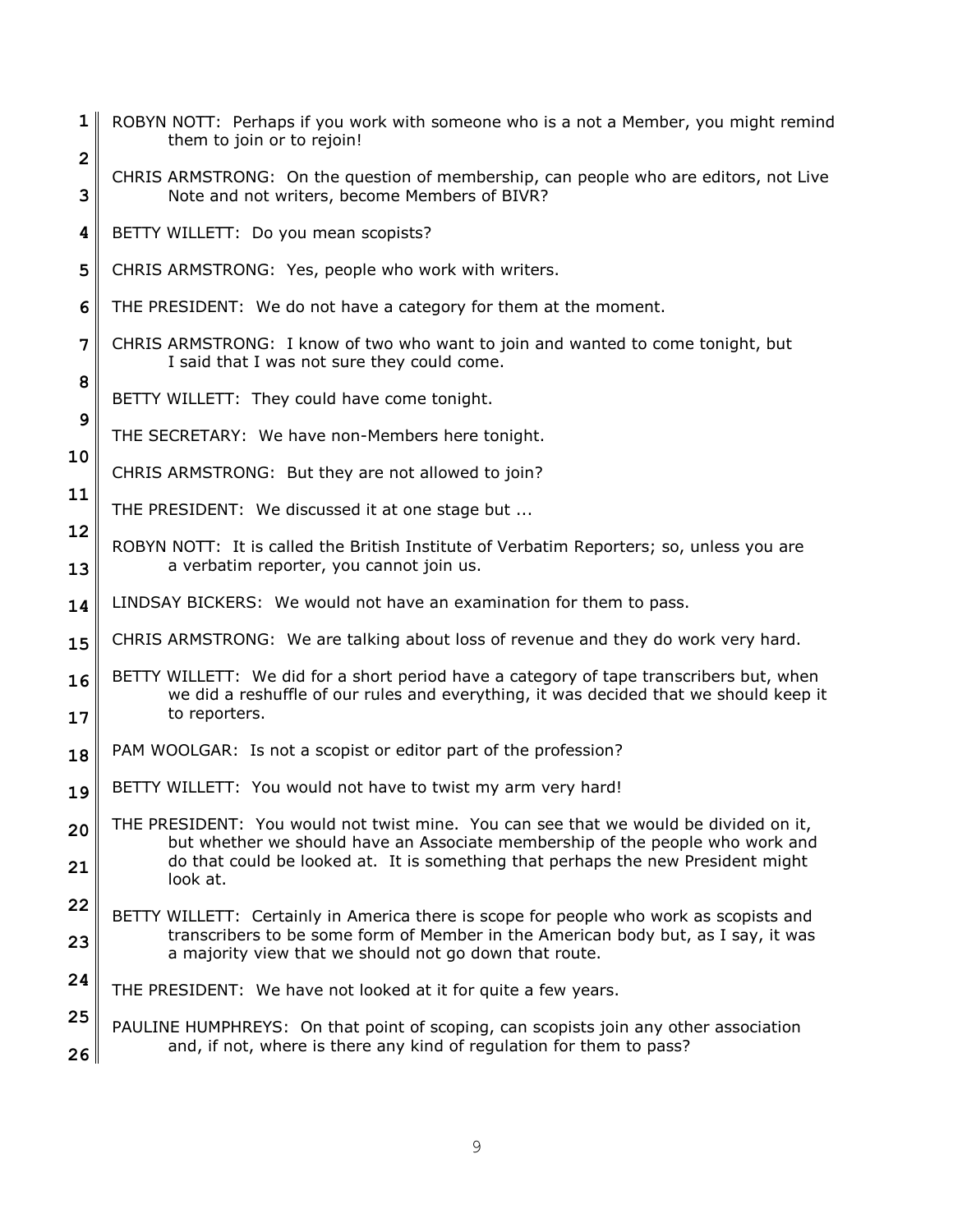- **1 2 3 4 5** THE PRESIDENT: I do not think there is. Of course, it is a very new thing, is it not? It has only come in during the last few years. These are all good points to put forward at an AGM in order that they can be looked at. As I say, you would never get complete agreement on it but you might find that the majority view was that it was a good idea to have scopist associates. Obviously quite a few people here think it is a good idea. Can I get a feel of the meeting: do you feel it would be a good idea for the Council to talk about this in the New Year, to talk about the possibility of extending membership? Those who think it is a good idea, please show, in order that we can get a good idea.
- **6** FROM THE FLOOR: What are we voting on?
- **7 8** THE PRESIDENT: The question is whether we should discuss extending our membership to have Associate Members for people who are scopers. Do you think it is a good idea? This is only to discuss it.
- **9** JACKIE ROPER: Before I vote, would somebody explain to me who pays a scoper and where they work.
- **10 11 12 13** THE PRESIDENT: They work with reporters. Sometimes they will be paid by the firm ... I imagine that they are normally paid by the firm, but they will often be paired with a CAT reporter. A lot of the time, of course, they are reporters, they are just scoping for that day. So they will often be Members of the Institute anyway. Nowadays, of course, you will have people who are just doing that. (Show of hands) The majority think that we should look into that and discuss it. That is all I am asking.

#### **14 Item 6 – Election of President Elect**

**21**

**24**

- **15 16 17 18** THE PRESIDENT: Some people have resigned and I have mentioned that. Those are Jenny Chandler and Steven Carter and we are very sorry that they have gone. Some people retire by rotation but, as there are more vacancies than candidates for the Council, there is not an election, but we do welcome Ann Lloyd, who was co-opted last year and she has been nominated and seconded this year, as have Karen Jobson and Frances Dobson. They are also nominated and seconded. Frances is working in Southampton today and she hopes to be here at around 7.00. As there is no election, they duly come onto the Council.
- **19 20** We now move to the election of the President Elect and for this we have four candidates: Naomi Forrest, Jean Lukins, Robyn Nott and Betty Willett. We will be passing out voting slips and only Members or Fellows are eligible to vote.

# **(Tellers: Jackie Roper and Pam Woolgar**)

**22 23** THE PRESIDENT: Most unusually - I do not think it has happened before or certainly since I have been on the Council - we have a tie. So you will have to vote again.

# **(Tellers: Jackie Roper and Pam Woolgar**)

**25** THE PRESIDENT: You will not believe it but we have a draw again!

**26** BETTY WILLETT: Those of you who were here about three years ago will have heard me say that I am never going to be President again! The only reason that I allowed my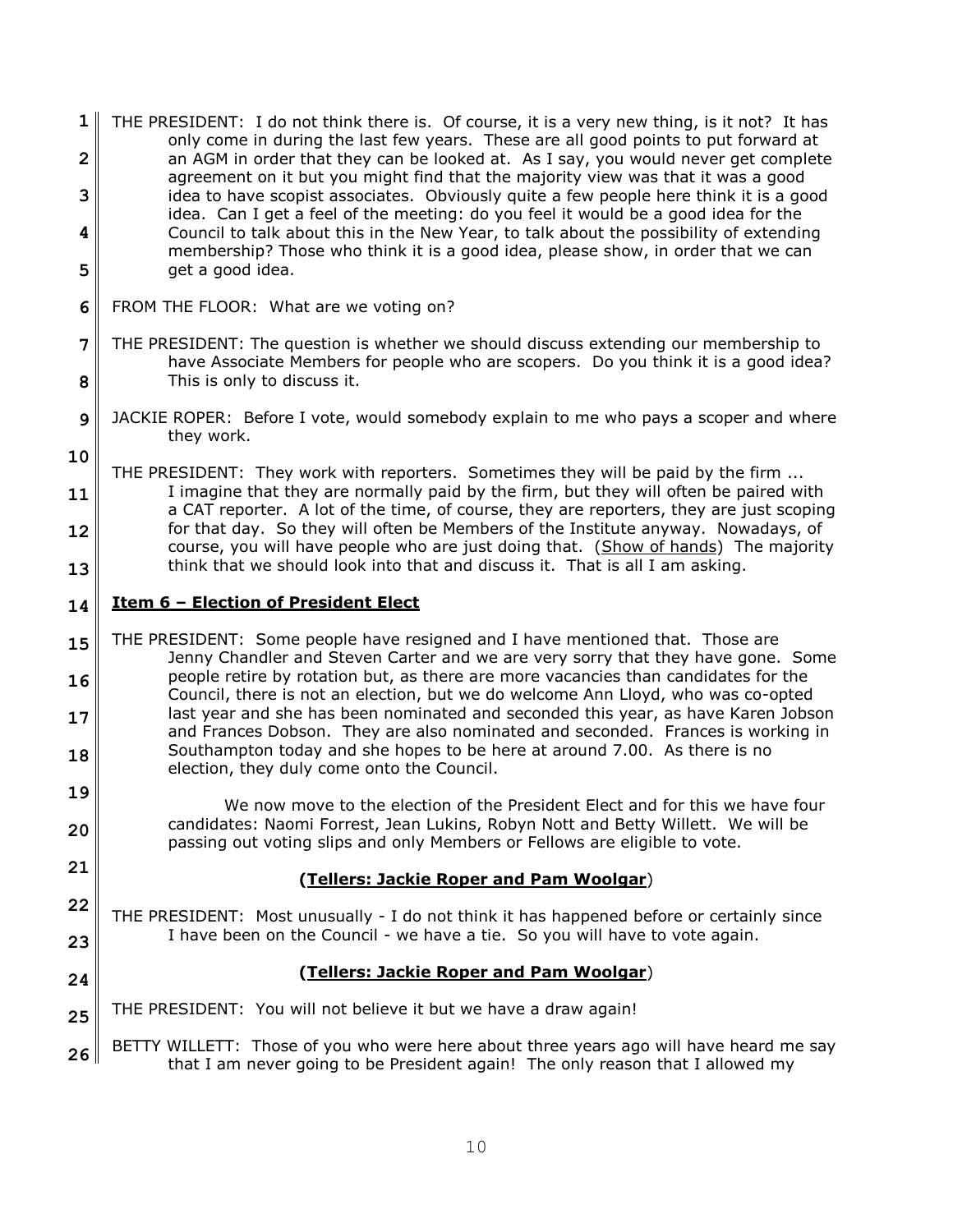- **1 2** name to go forward, apart from a bit of a mistake on the part of our Secretary in putting it there, was that Equitable Life reared its head and I have had to go on working. I am very happy for Robyn to be President, unless those who voted for me object. Thank you for voting for me.
	- THE PRESIDENT: Then Robyn will be President. Congratulations, Robyn, and congratulations Betty, too. It is fantastic that you both drew.
- **5** NAOMI FORREST: Can we make sure that we have an uneven number of people here next year!

# **Item 7 – Appointment of the Accountant**

THE PRESIDENT: This is Mr Kypri, who is now trading as Alliance Accountancy, and he is willing to continue. He is a Certified Accountant. We do not have anybody else lined up.

#### **(The appointment was proposed by Barbara Bennett and seconded by Jackie Roper**)

#### **11 Item 8 – Date of Next Meeting**

**12** THE PRESIDENT: The date of next year's AGM - I know you will all want to put this in your diary immediately - is Wednesday 14 May, 2003.

#### **13 Item 9 – Any Other Business**

**14**

**3**

**4**

**6**

**7**

**8**

**9**

- **15 16 17** THE PRESIDENT: We are now going to have some refreshments and, while that is happening, Cheryl is very nobly going to set up. Before we all rush to the refreshments, due to our dire financial state, although admittedly we are going to get an extra £5 from everybody, we did think that we would ask people to make a small contribution towards the refreshments, just whatever they think, £1 or so. It will just help a little.
- **18** LINDSAY BICKERS: There is a little plate on the side!
- **19** THE PRESIDENT: Is there any other business?
- **20 21 22** CHRIS ARMSTRONG: Our website has been mentioned but I wonder whether, when we next send out the journal in hard copy, we could include the names, addresses and e-mail addresses of Members, not just for Christmas cards! Pauline got in touch with me in a rather diverse way to do a job in Slough. There could be somebody who lives in Slough.
- **23** BETTY WILLETT: I do not think we can under data protection.
- **24** THE PRESIDENT: We never have done that, actually.
- **25** BETTY WILLETT: I do not think we can; I think it is against the law under data protection.
- **26** NAOMI FORREST: We did discuss it but decided that we could not do it.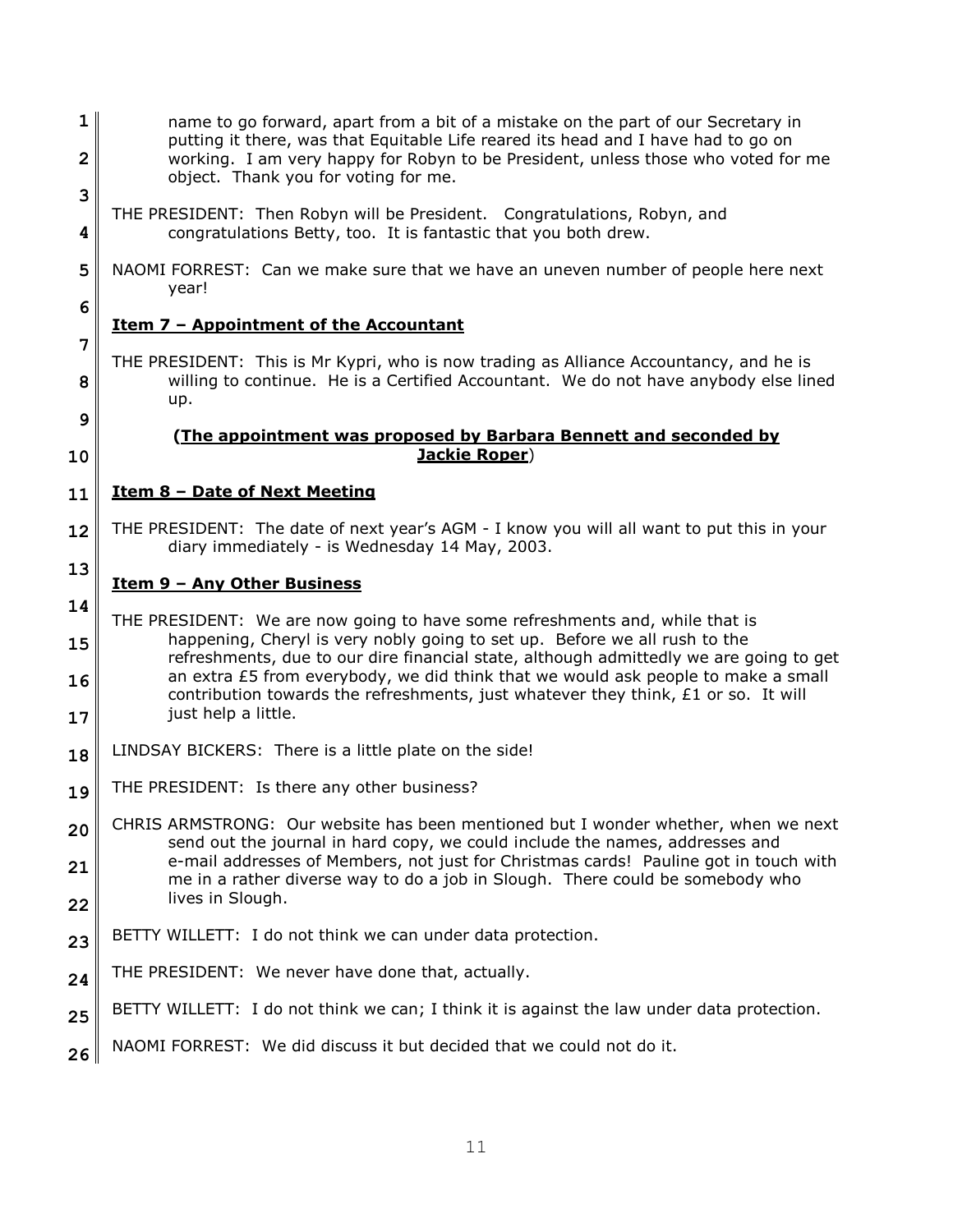| $\mathbf{1}$            | CHRIS ARMSTRONG: How are you going to get round that on the website?                                                                                                                                                                                                                                   |
|-------------------------|--------------------------------------------------------------------------------------------------------------------------------------------------------------------------------------------------------------------------------------------------------------------------------------------------------|
| $\overline{\mathbf{c}}$ | LINDSAY BICKERS: We are not going to give a list of addresses on the website.                                                                                                                                                                                                                          |
| 3                       | CHRIS ARMSTRONG: I thought you were going to put addresses on the website.                                                                                                                                                                                                                             |
| 4                       | THE PRESIDENT: No.                                                                                                                                                                                                                                                                                     |
| 5                       | CHRIS ARMSTRONG: So you are saying that we cannot have each other's ?                                                                                                                                                                                                                                  |
| 6                       | THE PRESIDENT: You can put a message on the website of your own.                                                                                                                                                                                                                                       |
| 7                       | CHRIS ARMSTRONG: I am not talking about the Internet and all that, I am just asking if we<br>can have a hard copy.                                                                                                                                                                                     |
| 8                       | BETTY WILLETT: Chris, I honestly do not think we are allowed to.                                                                                                                                                                                                                                       |
| 9                       | CHRIS ARMSTRONG: But it is a very good idea.                                                                                                                                                                                                                                                           |
| 10                      | BETTY WILLETT: It is a very good idea, but we are not allowed to by law.                                                                                                                                                                                                                               |
| 11                      | CHRIS ARMSTRONG: If I get a request by Pauline to go to Slough, there might be                                                                                                                                                                                                                         |
| 12<br>13                | somebody who lives much nearer to Slough County Court than I do and I would be<br>able to ring them and say, "Hi, Fred; can you cover this appointment." If you think<br>about it, it would cut down the cost for the client. They are going to have my travel<br>expenses from Forest Hill to Slough. |
| 14                      | THE PRESIDENT: We all think it is a brilliant idea ---                                                                                                                                                                                                                                                 |
| 15                      | BETTY WILLETT: But I do not think we can do it legally.                                                                                                                                                                                                                                                |
| 16                      | NAOMI FORREST: I know that we have discussed it before, but we can look into it again.                                                                                                                                                                                                                 |
| 17                      | BETTY WILLETT: You only need to have somebody object and say, "I did not want my                                                                                                                                                                                                                       |
| 18                      | details to be given" and then we could be in court.                                                                                                                                                                                                                                                    |
| 19                      | CHRIS ARMSTRONG: Could we say, "If you would like your name and address put on<br>there "                                                                                                                                                                                                              |
| 20                      | BETTY WILLETT: There is nothing to stop you going round this evening with a pen and                                                                                                                                                                                                                    |
| 21                      | paper.                                                                                                                                                                                                                                                                                                 |
| 22                      | CHRIS ARMSTRONG: But you do think it is a good idea?                                                                                                                                                                                                                                                   |
| 23                      | THE PRESIDENT: It is just not legal.                                                                                                                                                                                                                                                                   |
| 24                      | SUSANNAH GLANVILLE: I am available in Brighton!                                                                                                                                                                                                                                                        |
| 25                      | ROBYN NOTT: When there is a Members' website, you can post messages on the site.                                                                                                                                                                                                                       |
| 26                      | THE PRESIDENT: That is what I was trying to say.                                                                                                                                                                                                                                                       |